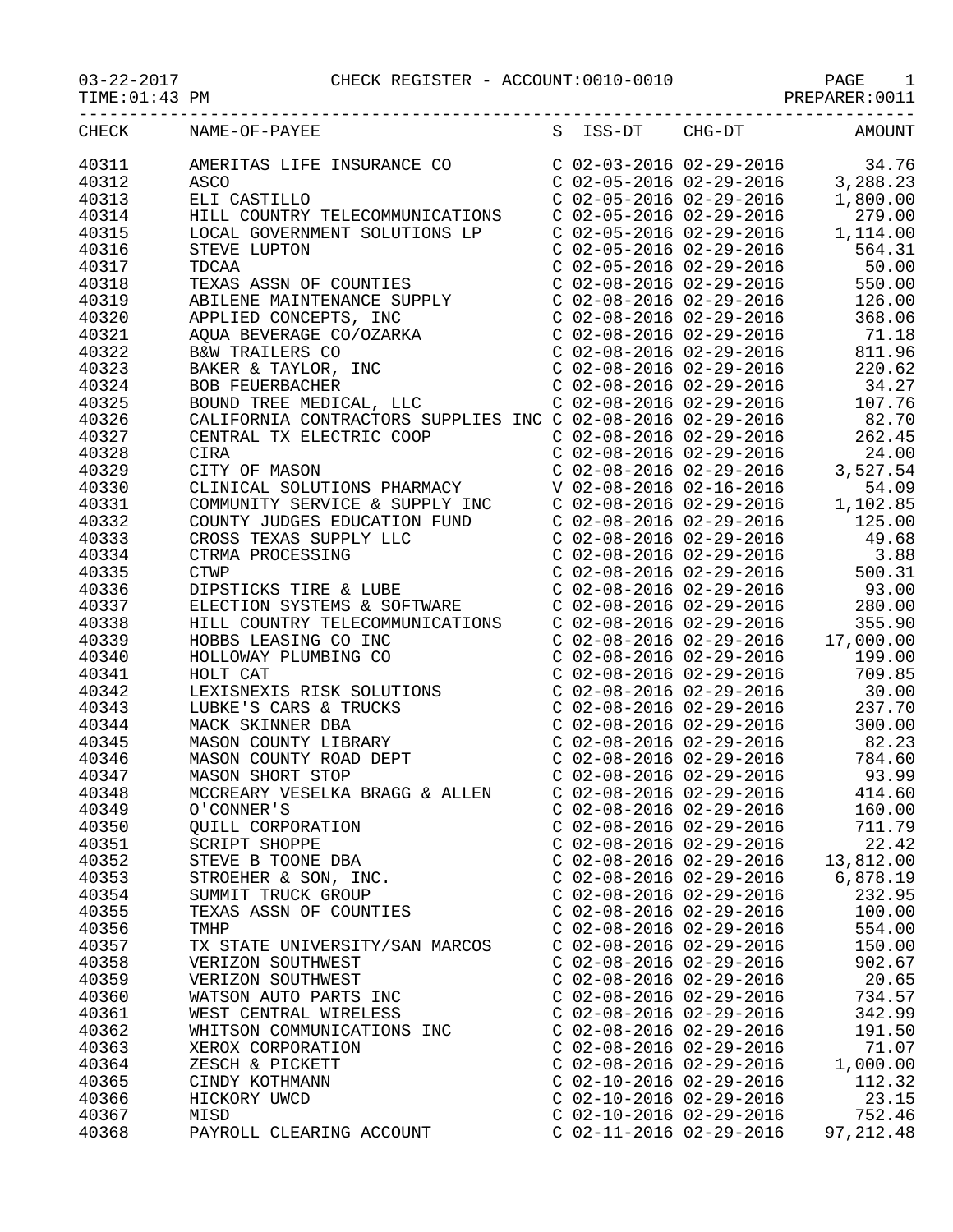|       | CHECK NAME-OF-PAYEE S ISS-DT CHG-DT AMOUNT |                           |          |
|-------|--------------------------------------------|---------------------------|----------|
| 40369 |                                            |                           |          |
| 40370 |                                            |                           |          |
| 40371 |                                            |                           |          |
| 40372 |                                            |                           |          |
| 40373 |                                            |                           |          |
| 40374 |                                            |                           |          |
| 40375 |                                            |                           |          |
| 40376 |                                            |                           |          |
| 40377 |                                            |                           |          |
| 40378 |                                            |                           |          |
| 40379 |                                            |                           |          |
| 40380 |                                            |                           |          |
| 40381 |                                            |                           |          |
| 40382 |                                            |                           |          |
| 40383 |                                            |                           |          |
| 40384 |                                            |                           |          |
| 40385 |                                            |                           |          |
| 40386 |                                            |                           |          |
| 40387 |                                            |                           |          |
|       |                                            |                           |          |
| 40388 |                                            |                           |          |
| 40389 |                                            |                           |          |
| 40390 |                                            |                           |          |
| 40391 |                                            |                           |          |
| 40392 |                                            |                           |          |
| 40393 |                                            |                           |          |
| 40394 |                                            |                           |          |
| 40395 |                                            |                           |          |
| 40396 |                                            |                           |          |
| 40397 |                                            |                           |          |
| 40398 |                                            |                           |          |
| 40399 |                                            |                           |          |
| 40400 |                                            |                           |          |
| 40401 |                                            |                           |          |
| 40402 |                                            |                           |          |
| 40403 |                                            |                           |          |
| 40404 |                                            |                           |          |
| 40405 |                                            |                           |          |
| 40406 |                                            |                           |          |
| 40407 |                                            |                           | 924.00   |
| 40408 | MASON BUILDING SUPPLY & RENTAL INC         | C 02-22-2016 03-31-2016   | 109.54   |
| 40409 | MID-TEX PARTS & SALES                      | $C$ 02-22-2016 03-31-2016 | 437.78   |
| 40410 | O'CONNER'S                                 | $C$ 02-22-2016 02-29-2016 | 116.00   |
| 40411 | PAM BEAM                                   | $C$ 02-22-2016 02-29-2016 | 200.00   |
| 40412 | PHYSIO-CONTROL INC                         | $C$ 02-22-2016 03-31-2016 | 194.00   |
| 40413 | POTTS & REILLY LLP                         | $C$ 02-22-2016 02-29-2016 | 517.50   |
| 40414 | OUILL CORPORATION                          | $C$ 02-22-2016 03-31-2016 | 489.39   |
| 40415 | REBEKAH WHITWORTH                          | $C$ 02-22-2016 03-31-2016 | 224.70   |
| 40416 | SAN SABA PRINTING & OFFICE SUPPLY          | $C$ 02-22-2016 02-29-2016 | 742.50   |
| 40417 | SUMMIT TRUCK GROUP                         | $C$ 02-22-2016 02-29-2016 | 79.92    |
| 40418 | TEXAS ASSN OF COUNTIES                     | $C$ 02-22-2016 03-31-2016 | 320.00   |
| 40419 | TINA C YOUNG                               | $C$ 02-22-2016 02-29-2016 | 162.00   |
| 40420 | UNITED RENTALS (NORTH AMERICA) INC         | $C$ 02-22-2016 02-29-2016 | 2,482.56 |
| 40421 | USOXO                                      | $C$ 02-22-2016 02-29-2016 | 351.45   |
| 40422 | VERIZON                                    | $C$ 02-22-2016 02-29-2016 | 195.04   |
| 40423 | VERIZON SOUTHWEST                          | $C$ 02-22-2016 02-29-2016 | 236.60   |
| 40424 | XEROX CORPORATION                          | $C$ 02-22-2016 02-29-2016 | 207.14   |
| 40425 | LAUREN PELON MUSIQUE CO                    | $C$ 02-24-2016 03-31-2016 | 650.00   |
|       |                                            |                           |          |

40426 LISA LISTON C 02-24-2016 03-31-2016 231.99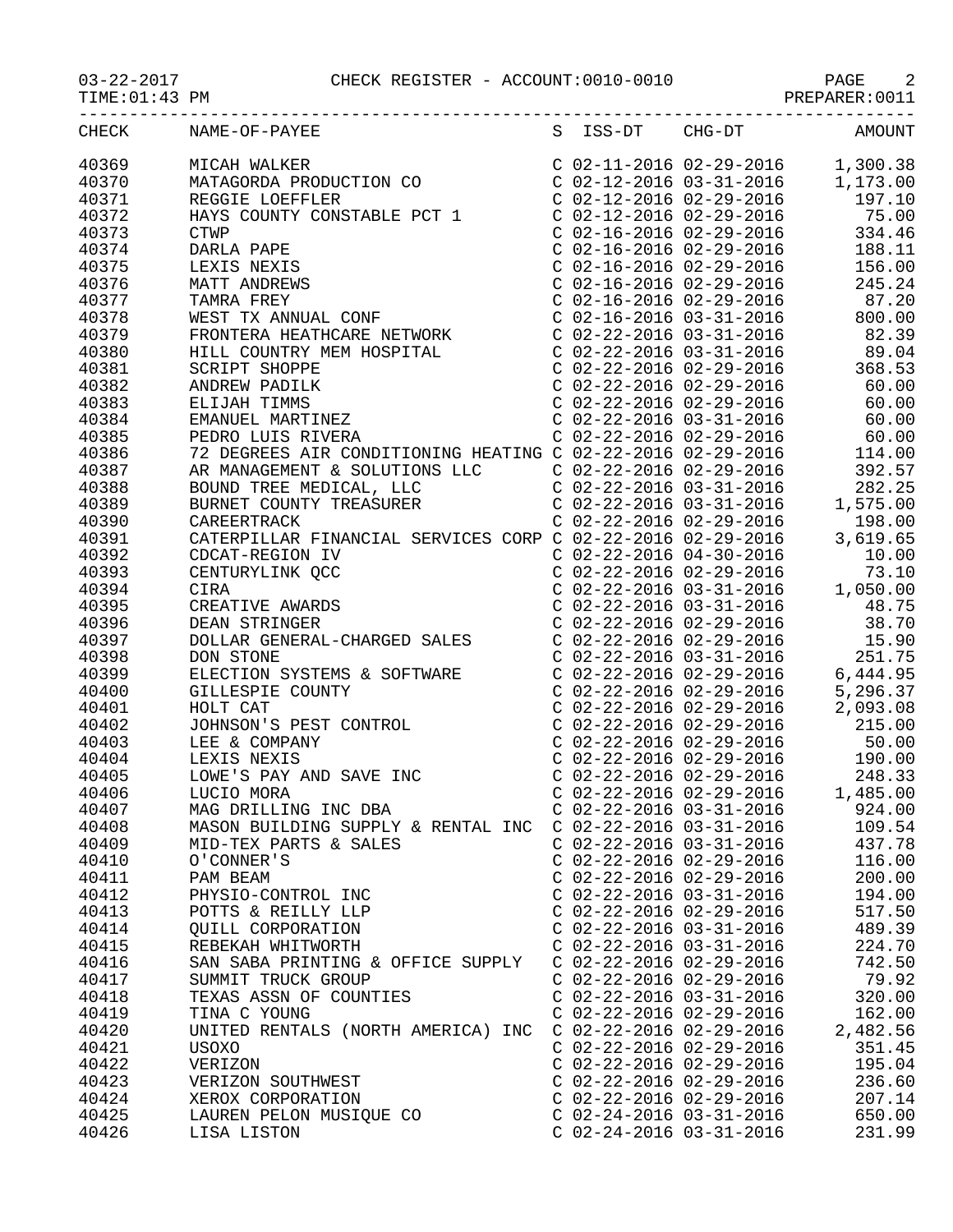03-22-2017 CHECK REGISTER - ACCOUNT:0010-0010 PAGE 3

| 22-2017     |  |  |  |
|-------------|--|--|--|
| 12:01:43 DM |  |  |  |

| PREPARER: 0011<br>TIME:01:43 PM |  |
|---------------------------------|--|
|---------------------------------|--|

| CHECK                   | NAME-OF-PAYEE                                    | S ISS-DT                                                                            | CHG-DT                                                 | AMOUNT                         |
|-------------------------|--------------------------------------------------|-------------------------------------------------------------------------------------|--------------------------------------------------------|--------------------------------|
| 40427<br>40428<br>40429 | PAYROLL CLEARING ACCOUNT<br>TDCAA<br>JANA RITTER | $C$ 02-26-2016 03-31-2016                                                           | $C$ 02-26-2016 02-29-2016<br>$C$ 02-26-2016 03-31-2016 | 125,736.91<br>352.84<br>337.23 |
| 40430<br>40431<br>40432 | TDCAA<br>MICAH WALKER<br>J. TREG HUDSON          | $C$ 02-26-2016 04-30-2016<br>$C$ 02-29-2016 03-31-2016<br>$C$ 02-29-2016 03-31-2016 |                                                        | 700.00<br>914.17<br>203.04     |